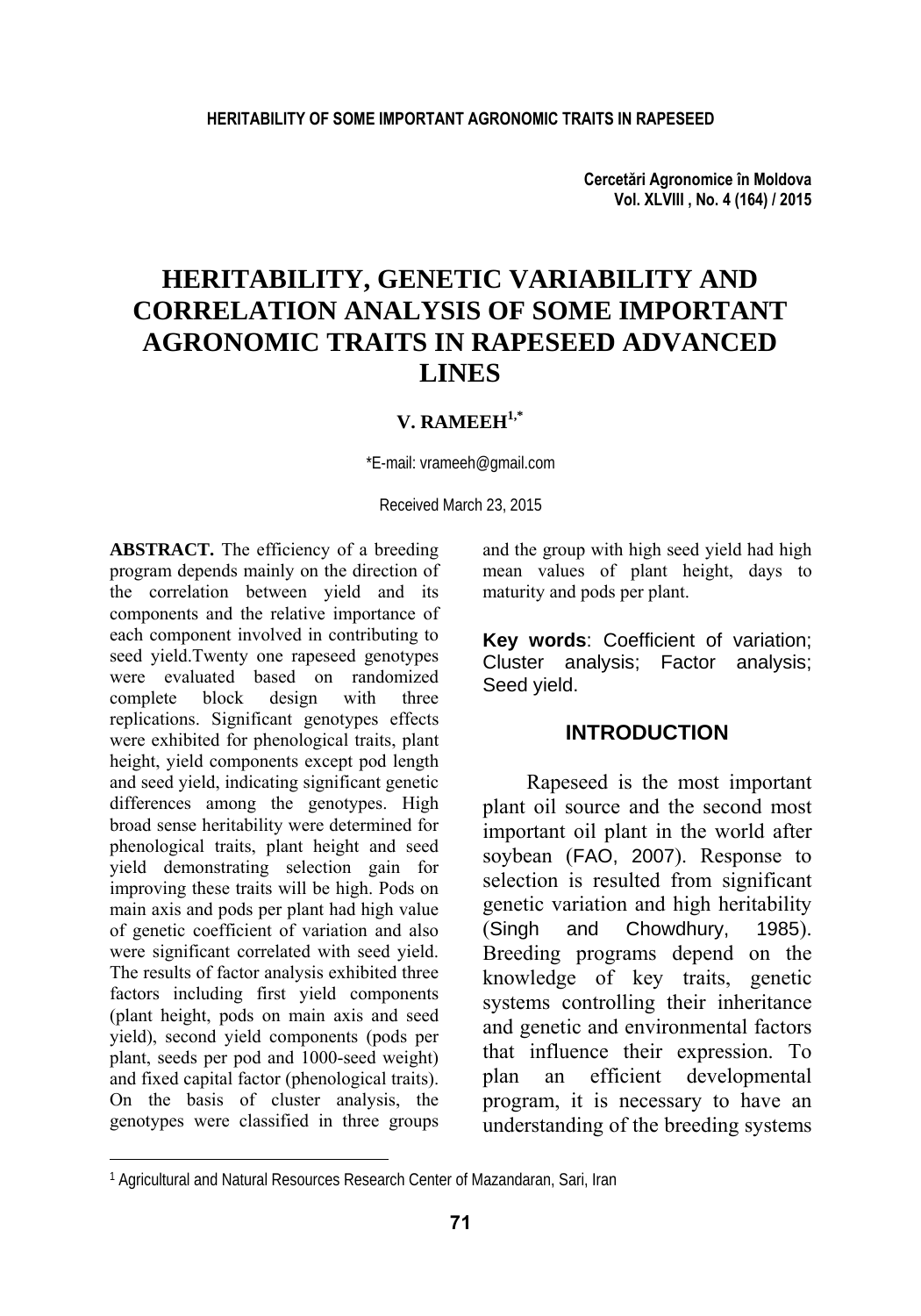coupled with statistical analysis of inheritance data (Falconer and Mackay, 1996). Analysis of variability among the traits and the association of a particular character in relation to other traits contributing to the yield of a crop would be great objectives of plant breeders (Mary and Gopalan, 2006). Determination of correlation coefficients is an important statistical procedure to evaluate traits contributions to seed yield (Khan *et al.,* 2006; Ivanovska *et al.,* 2007; Basalma, 2008; Hashemi *et al.,* 2010; Belete, 2011). Zang and Zhou (2006) reported that pods per plant, seeds per plant and 1000-seed weight traits were positively correlated with seed yield. On the other hand, length of pod was negatively correlated with seed yield. Jeromela *et al.* (2007) studied 30 rapeseed varieties and demonstrated that pods per plant have the highest correlation with seed yield. Khan *et al.* (2008) also reported the positive significance correlation between seed yield and plant height, pods per plant, seeds per pod and pod length. Sheikh *et al.* (1999) found high heritability estimates coupled with high genetic advanced for seed yield per plant, pods per plant and seed weight in rapeseed (*Brassica campestris*) genotypes. They also reported positive correlation of all the yield components with seed yield. Genetic variability is pre requisite for improving any crop plant.

The multivariate analysis particularly factor and cluster analyses are utilized for evaluation of germplasm when studying various

traits and a large number of accessions. The main applications of factor analytic techniques are to reduce the number of variables, and to detect structure in the relationship between variables, that is to classify variable (Sharma, 1996). In plant breeding factor analysis is mainly applied as structure detection method and sometimes it can be used as index selection for improving more than one trait. Factor analysis was used to determine structural factors related to growth trait and yield components and also it was used for detecting factors relating to environmental stress including drought resistance in *Brassica napus* (Naderi and Emam, 2010). Cluster analysis assigns genotypes into qualitative homogenous groups based on response similarities and also assists to classify genotypes. Greater heterotic effect is generated when clusters are divergent (Mahasi and Kamundia, 2007). Genetic diversity among the *Brassica* genotypes was assessed by Choudhary and Joshi (2001) using cluster analysis. The morphological characters viz., days to flowering, plant height, secondary branches per plant and 1000-seed weight contributed maximum towards genetic divergence (Khachatourians *et al*., 2001; Leilah and Al-Khatee 2005; Aytaç and Kınacı, 2009).

The present investigation is aimed to evaluate variability, heritability, relationship among yield associated traits for improving seed yield in spring type of rapeseed advanced lines and cultivars and also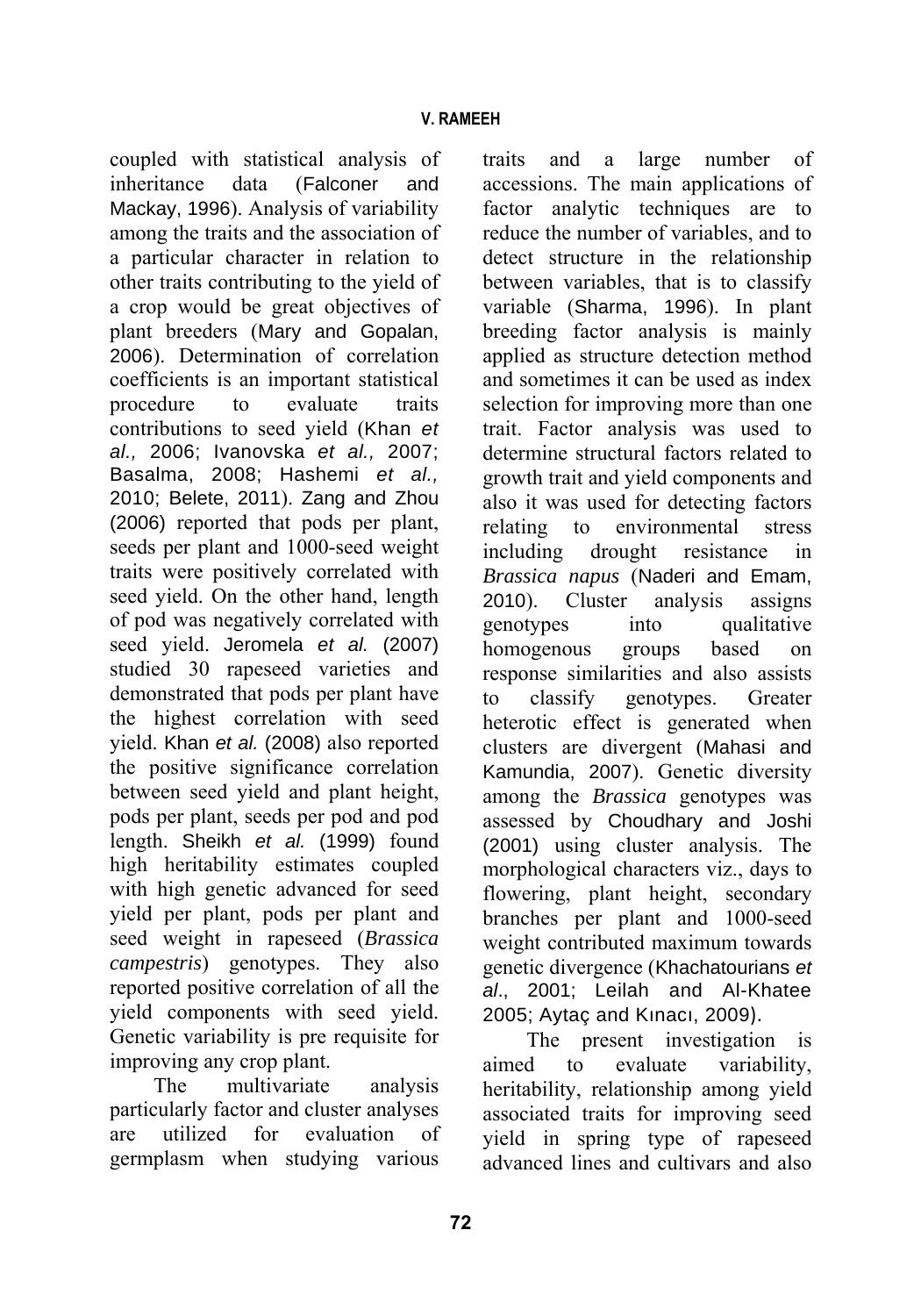classify the genotypes via cluster analysis.

### **MATERIALS AND METHODS**

The experimental material for the present investigation comprised of 21 rapeseed (*Brassica napus* L.) genotypes which were selected based on diversity of agronomic characters. The genotypes were evaluated based on randomized complete block design with three replications at Baykola Agriculture Research Station, located in Neka, Iran  $(53^\circ, 13^\prime)$  E longitude and  $36^\circ$   $43^\prime$  N latitude, 15 m above sea level) during 2013-14. The plots consisted of four rows 5 m long and 30 cm apart. The distance between plants on each row was 5 cm resulting in approximately 400 plants per plot, which were sufficient for statistical analysis. Crop management factors like land preparation, crop rotation, fertilizer,

and weed control were followed as recommended for local area. All the plant protection measures were adopted to make the crop free from insects. Phenological traits including days to flowering, days to end of flowering, and days to maturity were determined based of phenological stages of the genotypes in each plot. Plant height, pods per main axis, pods length and pods per plant, seeds per pod were recorded based on 10 randomly plants of each plot. Seed yield (adjusted to  $kg$  ha<sup>-1</sup>) was recorded based on two middle rows of each plot.

Variance components were estimated from the mean squares in the analysis of variance (Singh *et al.,* 1993). The component of variance including error variance (VE), genotypic variance (VG) and phenotypic variance (VP) were estimated according to the following formula:

#### VE= MSE; VG= (MSG-MSE)/r; VP= VG+VE

Broad sense heritability  $(h^2)$  was estimated according to Singh *et al*. (1993) as:  $h^2 = V G/VE$ . The coefficient of variation was estimated as  $CV=(\sqrt{VG} )/\mu$  in which  $\mu$  is the mean of genotypes for each trait.

The correlation coefficients between the traits were estimated and then factor analysis on the base of major factors analysis and varimax rotations was done on the data. Principal components method analysis was used to extract factorial load of matrix and also to estimate the number of factors (Sharma, 1996). Therefore, the factors which had a root bigger than one were selected and were used to form factorial coefficients matrix. By means of varimax rotation, rotation was done on the major factorial loads matrix and the matrix of rotated factorial loads was obtained. The average-linkage-betweengroups method of cluster analysis, often aptly called UPGMA (un weighted pairgroup method using arithmetic averages) was used, in which defines the distance between two clusters as the average of the distances between all pairs of cases in which one member of the pair is from each of the clusters.. All the analyses were performed using MS-Excel and SAS software version 9 (SAS INSTITUTE INC, 2004).

# **RESULTS AND DISCUSSION**

## **Analysis of variance and Broad sense heritability**

Genotypes had significant variance for the traits including days to flowering, days to end of flowering, days to maturity, plant height, pods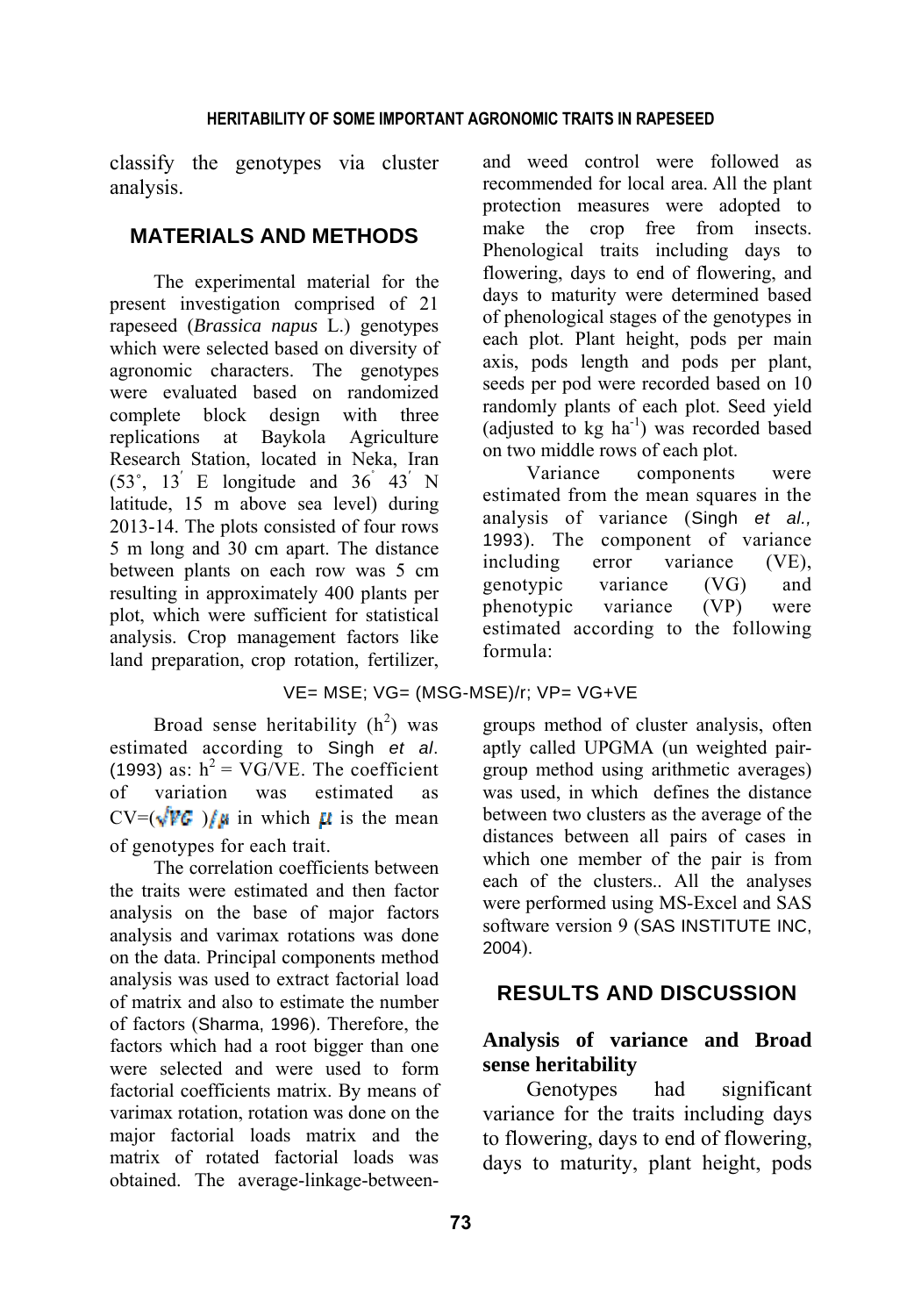per main axis, pods per plant, seeds per pod, 1000-seed weight and seed yield indicating significant genetic variation for these traits (*Table 1*). Similar results were reported by Aytaç and Kınacı (2009) and Sabaghnia *et al.* (2010). Broad sense heritability estimates varied from 0.18 to 0.98 for pods length and days to end of flowering, respectively. High broad sense heritability estimates for phenological traits indicating that selection gain for improving these traits will be high. Aytaç *et al.* (2008) reported high broad sense heritability estimates for yield components. Genetic coefficient of variation, which is indicating the genetic diversity of the genotypes, varied from 1.93 to 18.95 for days to maturity and seed yield, respectively (*Table 2*). The high value of genetic variations of the genotypes were detected for pods per main axis, pods per plant.

# **Means values of the genotypes and correlation analysis**

Mean values of days to flowering ranged from 102 to 126 days in G11 and G21, respectively (*Table 2*). Significant positive correlation was detected between days to flowering and days to maturity (*Table 3*), therefore selection for low means value of this trait is early and direct selection for early maturity genotypes. The genotypes including G11, G3, G8, G16, G4, G14 and G10 with low means value of days to flowering:102, 104, 104, 104, 105, 105 and 106, respectively were preferable. Days to end of flowering

G6 and G21, respectively. For reducing some of pests damages and also having enough opportunity for second crop cultivation after rapeseed, early maturity is ideotype trait for breeding *Brassica napus* L. and other related brassica specious. The genotypes G3, G4, G8, G11, G13 and G17 with low means value of days to maturity were detected as suitable genotypes for improving this trait. Due to low mean value of genetic coefficient of variation for days to maturity, selection gain for improving this trait will be low. Plant height ranged from 107 to 158 cm in G4 and G21, respectively. For ideotype breeding of rapeseed low mean value of plant height is favored, therefore G4, G1, G16, G6 and G2 with 107, 117, 123, 125 and 126 cm of plant height were merit genotypes. Pods per main axis was significant correlated with seed yield, therefore the genotypes G7, G14, G9, G16 and G21 with 49, 49, 48, 44 and 43 pods on main axis were suitable genotypes for improving this trait. The mean values of pods per plant as the main important yield component were high in the genotypes G6, G7, G9, G10 and G14. The genotypes including G6, G7, G12, G19, G20 and G21had high means value of pods length and seeds per pod. High 1000-seed weight was belonged to the genotypes including G5, G10, G12, G13, G15, G16 and G21. Zhang and Zhou (2006) reported that pods per plant, seeds per plant and 1000-seed weight traits were positively correlated with seed yield.

was varied from 165 to 184 days in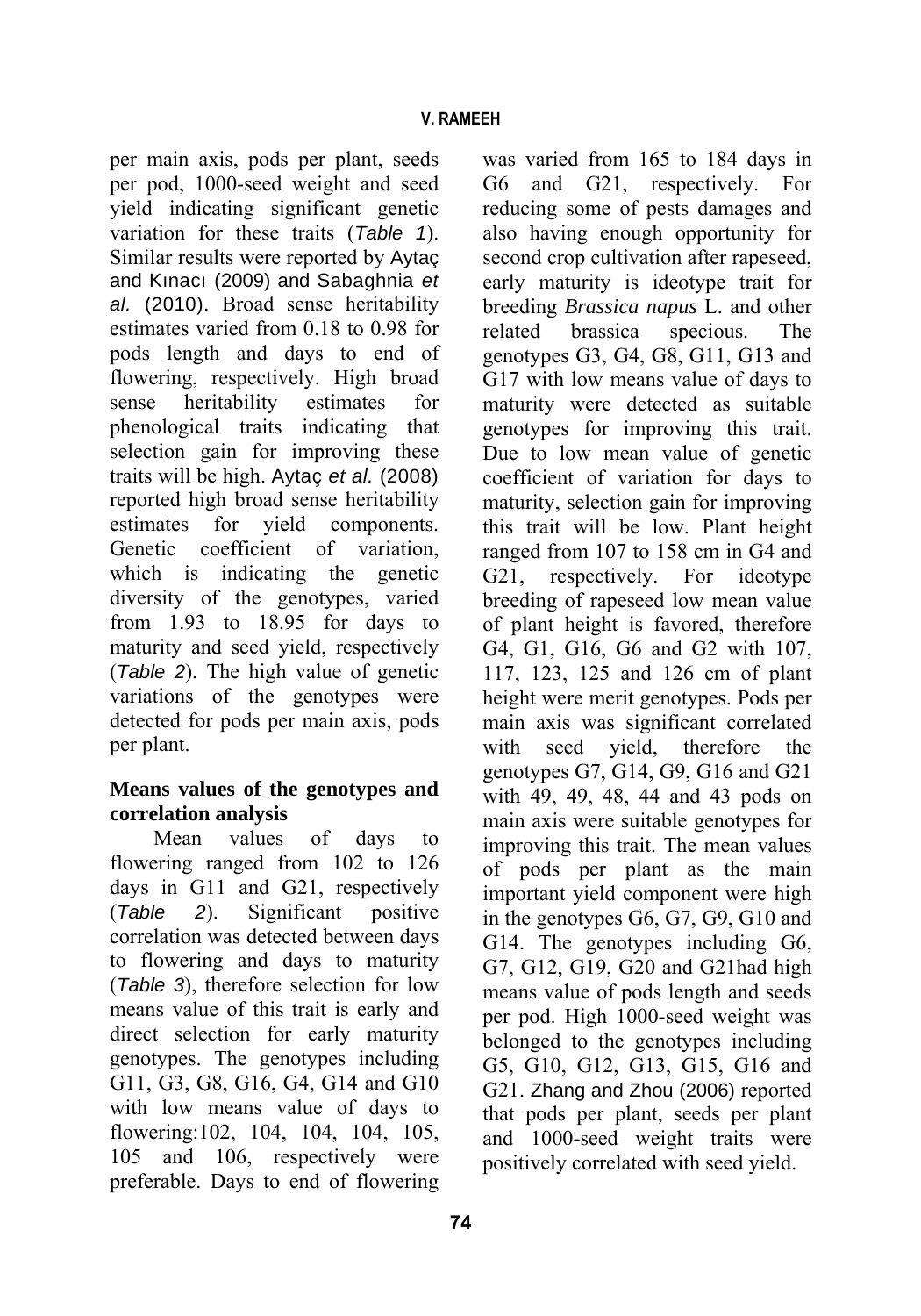|                             |                   |                        |                                |                                  |                          |                           | ŠΜ                            |                        |                |                           |                         |                             |
|-----------------------------|-------------------|------------------------|--------------------------------|----------------------------------|--------------------------|---------------------------|-------------------------------|------------------------|----------------|---------------------------|-------------------------|-----------------------------|
| S.O.V                       | ቴ                 | flowering<br>Days to   | flowering<br>Days to<br>end of |                                  | Days to<br>maturity      | Plant<br>height           | Pods per<br>main axis         | Pods<br>per<br>plant   | length<br>Pods | per pod<br>Seeds          | weight<br>1000-<br>seed | Seed yield                  |
| Replication                 | $\mathbf{\Omega}$ | 0.3                    | $1.3*$                         |                                  | $7.3**$                  | 45.0                      | 929.4**                       | 6423**                 | 0.48           | $\overline{6}$            | 0.04                    | 1402563**                   |
| reatments                   | 20                | $141.0**$              | 54.9**                         |                                  | 49.1**                   | 467.3**                   | 119.5**                       | 1384**                 | 0.56           | 16.6**                    | $0.33*$                 | 607206**                    |
| Error                       | dd                | $\overline{24}$        | $\frac{3}{2}$                  | o.o                              |                          | 117.6                     | 41.2                          | 558                    | 0.34           | 5.8                       | 0.18                    | 120474                      |
| Broad-sense<br>heritability |                   | 0.95                   | 0.98                           | 0.95                             |                          | 0.50                      | 0.39                          | 0.33                   | 0.18           | 0.38                      | 0.20                    | 0.57                        |
| Traits                      |                   | 1-Days to<br>flowering |                                | 2-Days to<br>end of<br>flowering | 3-Days<br>$\overline{5}$ | 4-Plant<br>height<br>(cm) | 5-Pods<br>per<br>main<br>axis | 6-Pods<br>per<br>plant | length         | 7-Pods 8-Seeds<br>per pod | $9 - 1000$<br>seed      | 10-Seed<br>yield<br>(kg/ha) |
|                             |                   |                        |                                |                                  | maturity                 |                           |                               |                        |                |                           | $\frac{W \in I}{(g)}$   |                             |
| -Days to flowering          |                   | ۳                      |                                |                                  |                          |                           |                               |                        |                |                           |                         |                             |
| 2-Days to end of flowering  |                   | $0.48*$                |                                |                                  |                          |                           |                               |                        |                |                           |                         |                             |
| 3-Days to maturity          |                   | $0.80**$               |                                | $0.45*$                          |                          |                           |                               |                        |                |                           |                         |                             |
| 4-Plant height              |                   | $\overline{0.41}$      |                                | 0.26                             | $0.56***$                |                           |                               |                        |                |                           |                         |                             |
| 5-Pods per main axis        |                   | $0.48*$                |                                | 0.13                             | $0.48*$                  | 0.41                      |                               |                        |                |                           |                         |                             |
| 6-Pods per plant            |                   | 0.24                   |                                | $-0.09$                          | 0.39                     | 0.24                      | $0.59**$                      | ۳                      |                |                           |                         |                             |
| 7- Pods length              |                   | 0.39                   |                                | $-0.26$                          | 0.35                     | $0.44*$                   | 0.37                          | 0.23                   |                |                           |                         |                             |
| 8-Seeds per pod             |                   | 0.36                   |                                | 0.17                             | 0.31                     | $-2.11$                   | 0.18                          | 0.40                   | $-0.05$        |                           |                         |                             |
| 9-1000-seed weight          |                   | $-0.07$                |                                | 0.02                             | 0.11                     | 0.35                      | $-0.22$                       | $-0.45*$               | 0.27           | $-0.36$                   |                         |                             |

Idiod traite av renen á j I  $\frac{1}{4}$ D<sub>on</sub> Table 1

10-Seed yield<br>\*, \*\* significant at p=0.05 and 0.01, respectively.

0.04

 $0.13$ 

 $0.24$ 

 $0.48*$ 

 $0.62**$ 

 $0.71***$ 

 $0.67***$ 

**HERITABILITY OF SOME IMPORTANT AGRONOMIC TRAITS IN RAPESEED**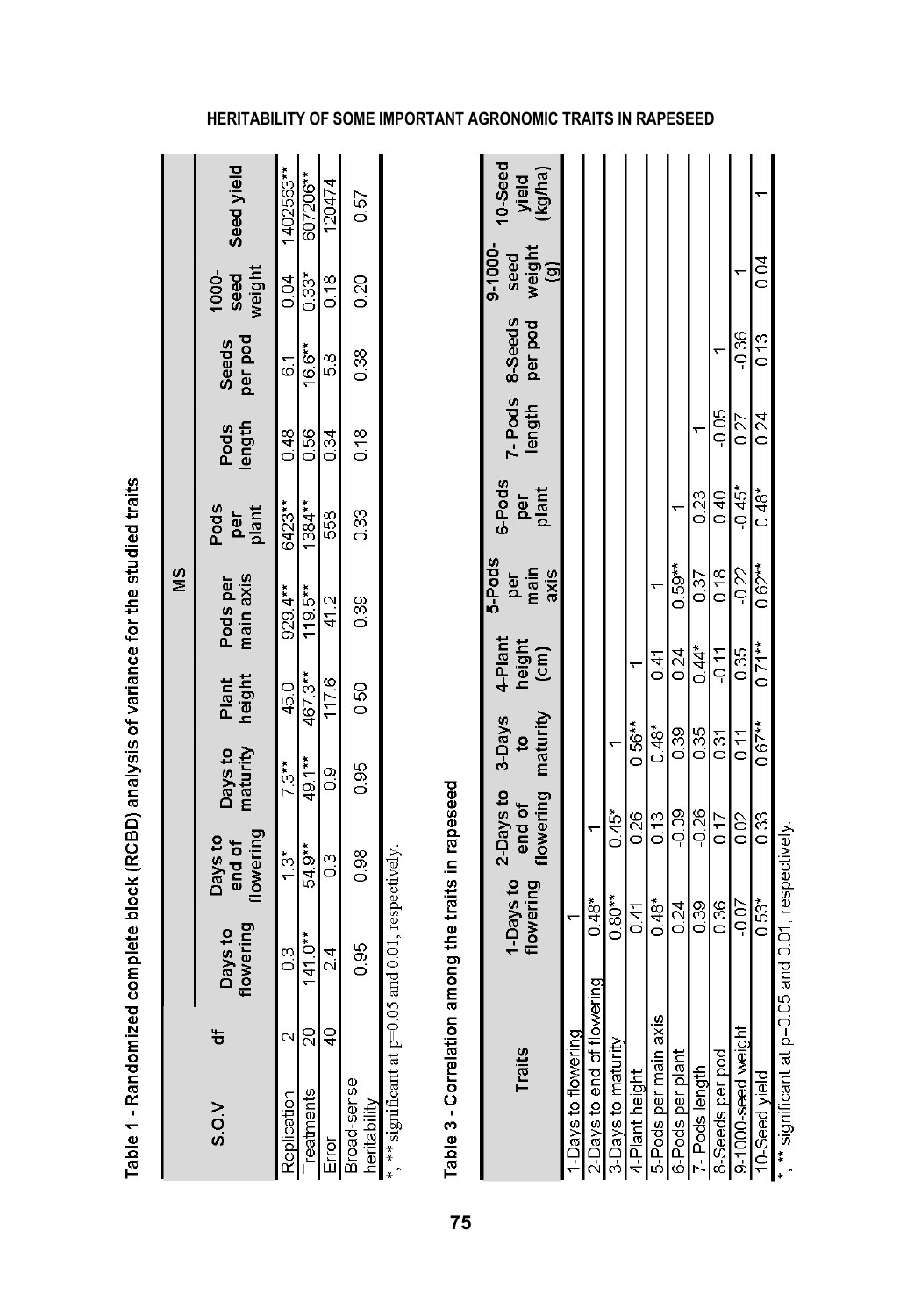| こうしょう                                                                                          |                               |                                        |                                           |                                                                     |                                       |                      |                                               |                     |                                                                                                   |                          |
|------------------------------------------------------------------------------------------------|-------------------------------|----------------------------------------|-------------------------------------------|---------------------------------------------------------------------|---------------------------------------|----------------------|-----------------------------------------------|---------------------|---------------------------------------------------------------------------------------------------|--------------------------|
|                                                                                                |                               |                                        |                                           |                                                                     | Traits                                |                      |                                               |                     |                                                                                                   |                          |
| Genotypes                                                                                      | Days to<br>flowering          | flowering<br>Days to<br>end of         | Days to<br>maturity                       | Plant<br>height<br>(cm)                                             | per main<br>Pods<br>axis              | Pods<br>per<br>plant | $\frac{1}{2}$<br>Pods                         | Seeds<br>per<br>pod | $1000$ -seed<br>weight<br>(g)                                                                     | yield<br>(kg/ha)<br>Seed |
| -SR4200 (G1)                                                                                   | 108                           | 173                                    | 209                                       | $\frac{117}{11}$                                                    |                                       |                      |                                               |                     | $\frac{18}{25}$                                                                                   |                          |
| 2-PH101(G2)                                                                                    | $ \tilde{z} $                 | 175                                    | $\frac{212}{212}$                         | 26                                                                  | 8 8 5 8 8 8 9 9 9 9 8 8 8 8 8 9 9 5 4 | $\frac{8}{15}$       |                                               |                     | $\frac{22}{3}$                                                                                    | $\frac{60}{2729}$        |
| $-SOPT1(G3)$                                                                                   |                               | 174                                    |                                           |                                                                     |                                       |                      |                                               |                     | $\frac{3.38}{3.01}$                                                                               |                          |
| $4 - S$ R3080(G4)                                                                              | $\frac{104}{105}$             | 171                                    | 88888888888888888                         | $rac{140}{107}$                                                     |                                       | $\frac{25}{2}$       |                                               |                     |                                                                                                   | $\frac{2412}{1501}$      |
| $-OPT401(GB)$                                                                                  | 111                           |                                        |                                           | ခြင်းခြင်း                                                          |                                       |                      |                                               |                     | $\sqrt{\frac{30}{4}}$                                                                             |                          |
| 6-Hyola401(G6)                                                                                 |                               |                                        |                                           |                                                                     |                                       |                      |                                               |                     | $\frac{314}{ }$                                                                                   |                          |
| $\frac{7.2afar(G7)}{8.SR4201(68)}$                                                             | $ \tilde{\Xi} \tilde{\Xi} $ g |                                        |                                           |                                                                     |                                       |                      |                                               |                     | $\frac{3.17}{3.52}$                                                                               |                          |
|                                                                                                |                               |                                        |                                           |                                                                     |                                       |                      |                                               |                     |                                                                                                   |                          |
| 9-PH23(G9)<br>10-RAS(G10)                                                                      |                               | <u>ggels algels beispils bei sight</u> |                                           |                                                                     |                                       | $\frac{1}{2}$        | ြင့္ခြင့္အျမင္ဆုံး<br>အခြင့္အျမင္ဆုံးအခြင့္အျ |                     |                                                                                                   |                          |
|                                                                                                |                               |                                        |                                           |                                                                     |                                       |                      |                                               |                     | $\frac{3.41}{3.80}$                                                                               |                          |
| $1-PH11(G11)$                                                                                  | 부위의                           |                                        |                                           | $rac{1}{2}$ $\frac{1}{2}$ $\frac{1}{2}$ $\frac{1}{2}$ $\frac{1}{2}$ |                                       |                      |                                               |                     | $\frac{35}{27}$                                                                                   |                          |
| $\frac{12-1892(612)}{2}$                                                                       |                               |                                        |                                           |                                                                     |                                       |                      |                                               |                     |                                                                                                   |                          |
| 13-RGS3006(G13)                                                                                |                               |                                        |                                           |                                                                     |                                       |                      |                                               |                     | 3.74                                                                                              |                          |
| $\frac{14 \cdot \frac{N492(614)}{15 \cdot \frac{N392(615)}{2}}}{15 \cdot \frac{N392(615)}{2}}$ | 희희희회회                         |                                        |                                           | <u> ä ä ä ä ä </u>                                                  |                                       | $\frac{114}{159}$    |                                               |                     |                                                                                                   |                          |
|                                                                                                |                               |                                        |                                           |                                                                     |                                       | $\frac{147}{1}$      |                                               |                     | $\frac{2}{3}$ $\frac{1}{3}$ $\frac{1}{3}$ $\frac{1}{3}$ $\frac{1}{3}$ $\frac{1}{3}$ $\frac{1}{3}$ |                          |
| 16-PH16(G16)                                                                                   |                               |                                        |                                           |                                                                     |                                       |                      |                                               |                     |                                                                                                   |                          |
| $7-N792(G17)$                                                                                  |                               |                                        |                                           |                                                                     | $\frac{1}{4}$                         | $\frac{137}{127}$    |                                               |                     |                                                                                                   |                          |
| 18-N1292(G18)                                                                                  | $\frac{21}{2}$                |                                        |                                           | $\frac{139}{2}$                                                     | $\frac{1}{4}$                         | 148                  |                                               |                     | 3.35                                                                                              |                          |
| 9-PH4(G19)                                                                                     | 123                           |                                        |                                           | $\frac{132}{137}$                                                   | $ 5 $ ଞ $ 3$                          | $\frac{132}{132}$    | $rac{6.17}{6.17}$                             |                     | 3.07                                                                                              |                          |
| 20-RGS003(G20)                                                                                 | 111                           |                                        | $\frac{5}{2}$ $\frac{2}{2}$ $\frac{2}{2}$ |                                                                     |                                       |                      |                                               |                     | 3.49                                                                                              |                          |
| 21-Sarigol(G21)                                                                                | 126                           | 184                                    |                                           | 158                                                                 |                                       | 120                  | $\overline{6.27}$                             |                     | 3.72                                                                                              | 2768                     |
| Genetic coefficient<br>of variation                                                            | 6.22                          | 2.49                                   | 1.93                                      | 9.13                                                                | 16.57                                 | 16.11                | 7.15                                          | 5.77                | 9.42                                                                                              | 18.95                    |
| $-SD_{(a=0.05)}$                                                                               | 2.56                          | 0.90                                   | 1.56                                      | 17.89                                                               | 10.59                                 | 38.97                |                                               | 3.97                | $\frac{28}{100}$                                                                                  |                          |
| $\mathsf{LSD}_{(a=0.01}$                                                                       | 3.42                          | $\frac{121}{2}$                        | $\frac{8}{20}$                            | 23.91                                                               | 14.15                                 | $\frac{8}{2}$        |                                               | $\sqrt{55}$         |                                                                                                   | 572.47<br>765.18         |

Table 2 - Mean comparison of the rapeseed genotypes for phenological traits, plant height, yield components and<br>seed vield

**V. RAMEEH**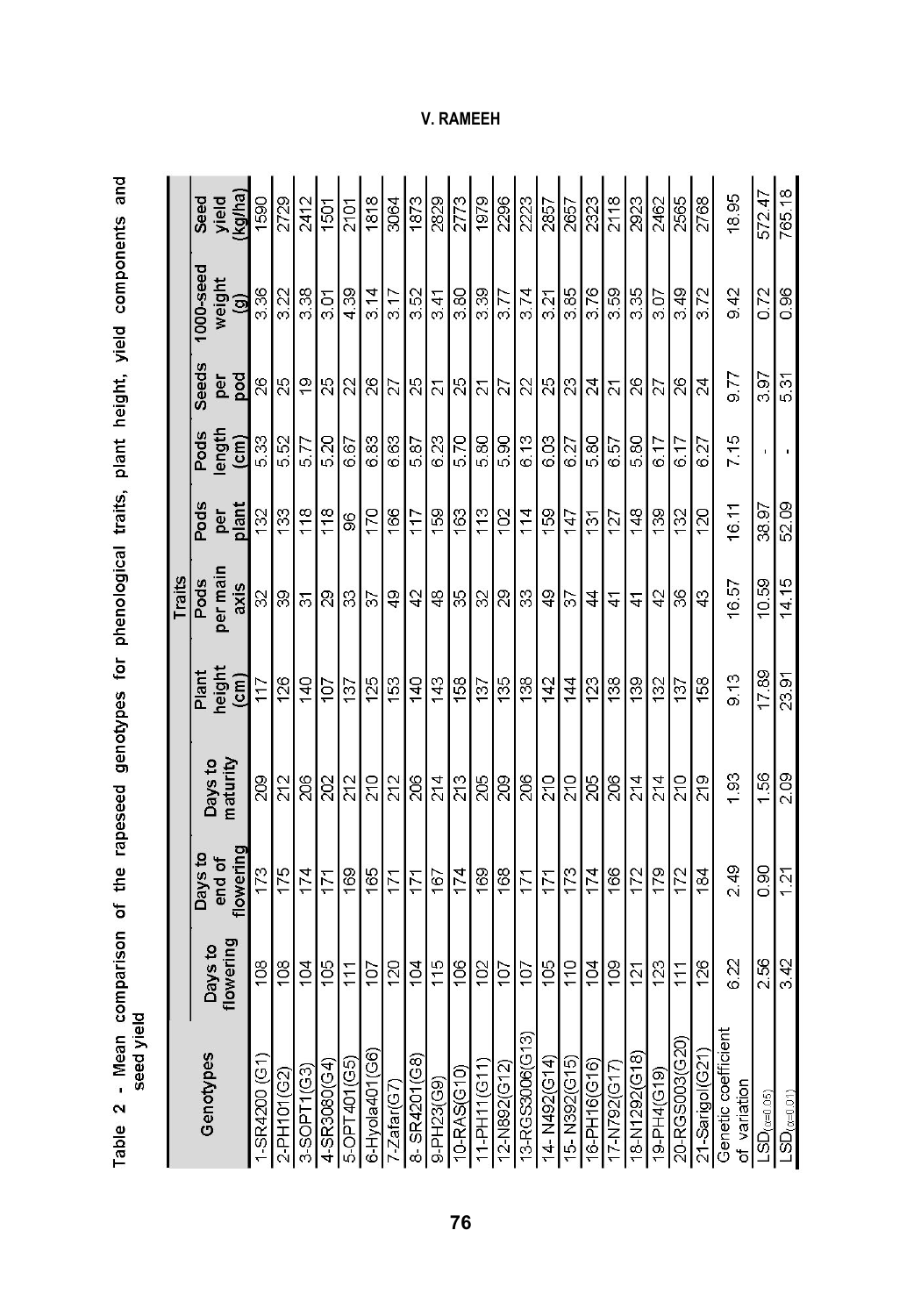| $\frac{15}{12}$<br>0.17<br>$\frac{5}{9}$<br>Traits<br>of flowering<br>5-Pods per main axis<br>6-Pods per plant<br>7- Pods length<br>9-1000-seed weight<br>1-Days to flowering<br>2-Days to end of flo<br>3-Days to maturity<br>8-Seeds per pod<br>4-Plant height<br>10-Seed yield | $\begin{array}{c}\n\mathbf{a} \\ \mathbf{b} \\ \mathbf{c} \\ \mathbf{d}\n\end{array}$ | $\ddot{\mathcal{E}}$ |
|-----------------------------------------------------------------------------------------------------------------------------------------------------------------------------------------------------------------------------------------------------------------------------------|---------------------------------------------------------------------------------------|----------------------|
|                                                                                                                                                                                                                                                                                   |                                                                                       |                      |
|                                                                                                                                                                                                                                                                                   |                                                                                       | 0.61                 |
|                                                                                                                                                                                                                                                                                   |                                                                                       |                      |
|                                                                                                                                                                                                                                                                                   |                                                                                       |                      |
|                                                                                                                                                                                                                                                                                   |                                                                                       |                      |
|                                                                                                                                                                                                                                                                                   |                                                                                       |                      |
|                                                                                                                                                                                                                                                                                   |                                                                                       |                      |
|                                                                                                                                                                                                                                                                                   | $\frac{0.68}{0.20}$                                                                   |                      |
|                                                                                                                                                                                                                                                                                   | 0.68                                                                                  |                      |
|                                                                                                                                                                                                                                                                                   | $-0.87$                                                                               |                      |
|                                                                                                                                                                                                                                                                                   |                                                                                       | 0.38                 |
| Eigen value                                                                                                                                                                                                                                                                       | $\frac{0.11}{1.91}$                                                                   |                      |
| 0.40<br>Portion                                                                                                                                                                                                                                                                   | 0.19                                                                                  | $\frac{48}{10}$      |
| 0.40<br>Cumulative                                                                                                                                                                                                                                                                | 0.59                                                                                  |                      |

Table 4 - Factor analysis for 10 studied traits in rapeseed genotypes

Table 5 - The means of clustering groups for 10 studied traits

|        | <b>Sed<br/>Sed Sigman</b><br>Sed Sigman<br>Sed Sigman<br>Sed Sigman<br>Sed Sigman |                                 |  |
|--------|-----------------------------------------------------------------------------------|---------------------------------|--|
|        | 1000-seed<br>weight<br>(g)                                                        | $\frac{1}{2}$                   |  |
|        | Seeds<br>per<br>pod                                                               | 8 ਸ਼ 도<br>ਸ਼  ਸ਼ <br> ਸ਼  ਸ਼    |  |
|        | Pods<br>Length<br>Length<br>GOT                                                   |                                 |  |
|        | Pods per<br>plant                                                                 | $\frac{124.80}{122.47}$         |  |
| Traits | Pods per<br>main<br>axis                                                          | $\frac{30.63}{30.61}$           |  |
|        | Plant<br>height<br>(cm)                                                           | $\frac{11.97}{134.52}$          |  |
|        | Days to<br>naturity                                                               | ន <mark>្លា</mark><br>ឪន្ត្រីដូ |  |
|        | Days to end<br>of flowering                                                       | 172.00<br>170.19<br>173.19      |  |
|        | Days to<br>Towering                                                               | ငှ <mark>္</mark> ခြန္ဓု<br>၂၁၉ |  |
|        | ustering                                                                          |                                 |  |

# **HERITABILITY OF SOME IMPORTANT AGRONOMIC TRAITS IN RAPESEED**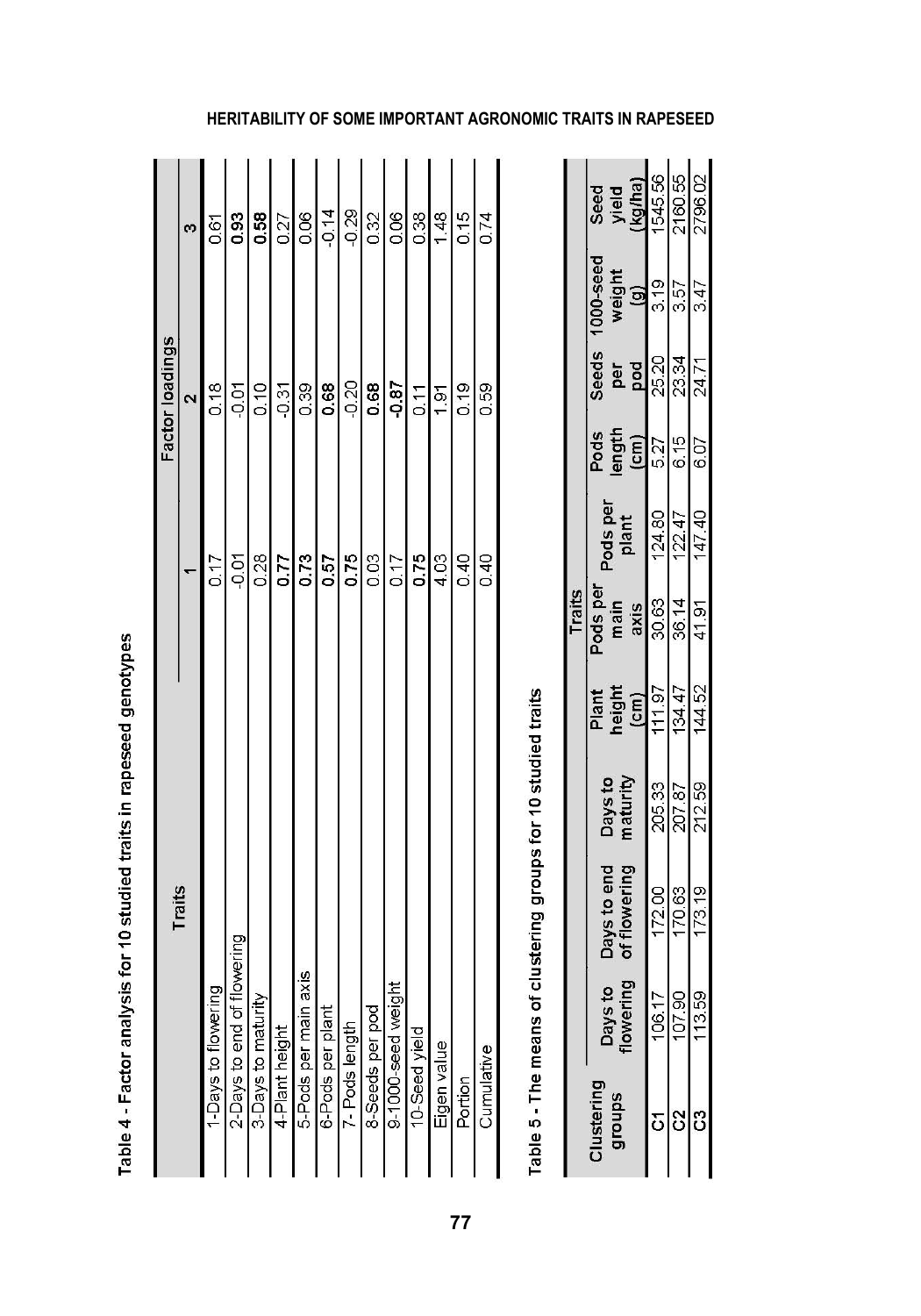Jeromela *et al.* (2007) studied 30 rapeseed varieties and demonstrated that pods per plant have the highest correlation with seed yield. Khan *et al.* (2006) also reported the positive significance correlation between seed yield and plant height, pods per plant, seeds per pod and pod length. The genotypes G5, G13, G17 and G6 with high means value of seed yield (3064, 2923, 2857 and 2829 kg ha<sup>-1</sup>, respectively) had high mean value of yield components.

#### **Factor and cluster analyses**

The results of factor analysis based on minimum eigenvalue revealed three factors for 10 studied traits (*Table 4*). The eigenvalues for factor one to three were 4.03, 1.91 and 1.48, respectively. The cumulative variation for these factors was 0.74 and also it's portions for factor one to four were 0.40, 0.19 and 0.15, respectively. Factor one, two and three were detected: first yield components (plant height, pods on main axis and seed yield), second yield components (pods per plant, seeds per pod and 1000-seed weight) and fixed capital factor (phenological traits), respectively. In earlier studies (Naderi and Emam, 2010; Rameeh, 2010) factor analysis were used to determine structural factors related to growth trait and yield components and also it was used for detecting factors relating to environmental stress including drought resistance in *Brassica napus* L*.*

The results of cluster analysis for 10 studied traits in 21 genotypes are presented in *Fig. 1* and *Table 5*. All the genotypes were classified in three groups with different mean values of the traits. The high seed yield genotypes with high mean value of pods on main axis and pods per plant were classified in group1(C1). Group 1 (C1) and group 2(C2) had 1545.56 and  $2160.55$  kg ha<sup>-1</sup>of seed yield, respectively. Genetic diversity among the Brassica genotypes was assessed by Choudhary and Joshi (2001) using cluster analysis.



**Figure 1 - Clustering dendrogram of 21 rapeseed genotypes (the genotypes code as in** *Table 2***) based on 10 studied traits**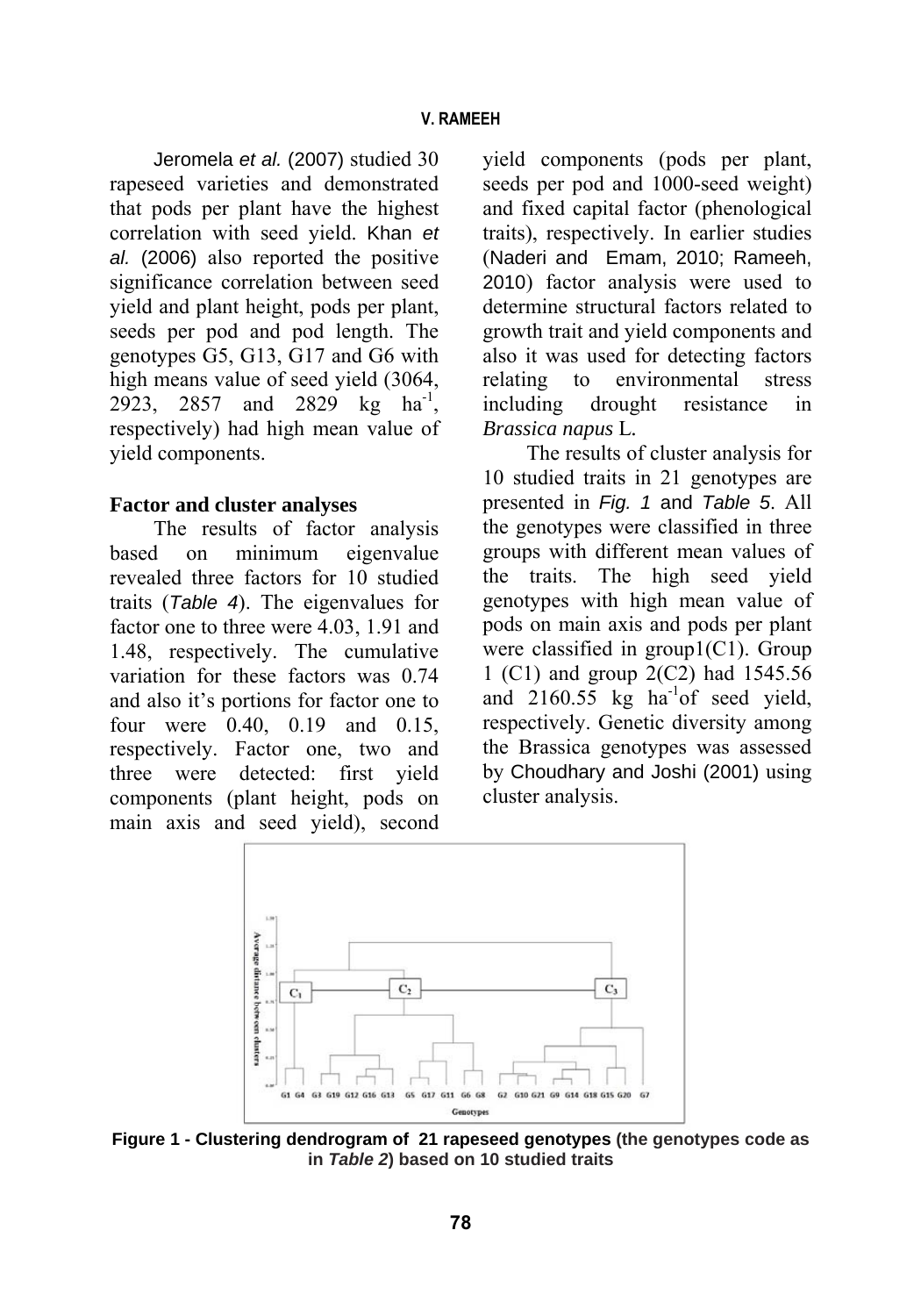## **CONCLUSION**

In general, the phenological traits and seed yield were more heritable than the other traits. Due to significant positive correlation of yield components with seed yield these traits can be used as indirect selection for improving seed yield. Days to maturity had low value of genetic coefficient of variation and therefore for improving this trait, the correlated trait including days to flowering can be used. Cluster analysis can be used as suitable method for classifying the high yield genotypes with high component characters.

**Acknowledgements**. The author wish to thank Agricultural and Natural Resources Research Center of Mazandaran and Seed and Plant Improvement Institute (SPII) for providing genetic materials and facility for conducting the experiment.

#### **REFERENCES**

- **Aytac Z., Kınacı, G., Kınacı E., 2008 -** Genetic variation, heritability and path analysis of summer rapeseed cultivars, J. Appl. Biol. Sci., 2(3): 35- 39.
- **Aytaç Z., Kınacı, G. 2009** Genetic variability and association studies of some quantitative characters in winter rapeseed (*Brassica napus* L.). Afr. J. Biotechnol., 8 (15): 3547- 3554.
- **Basalma D., 2008 -** The correlation and path analysis of yield and yield components of different winter rapeseed *(Brassica napus* ssp. *oleifera* L.) cultivars. Res. J. Agric. Biol. Sci., 4 (2): 120-125.
- Belete Y.S., 2011 Genetic variability, correlation and path analysis studies in Ethiopian Mustard (*Brassica carinata* A. Brun) Genotypes. Int. J. Plant Breed. Genet., 5: (4):328-338.
- **Choudhary BR, Joshi P., 2001 -** Genetic diversity in advanced derivatives of *Brassica* interspecific hybrids. Euphytica, 121: 1-7.
- **Falconer D.S., Mackay T.F.C., 1996 -** Introduction to quantitative genetics. 4th Ed., Benjamin Cummings, England, ISBN-10: 0582243025.
- **F.A.O., 2007 -** http:// faostat. fao. org/.
- **Friedt W., Snowdon R., Ordon F., Ahlemeyer J., 2007 -** Plant breeding: assessment of genetic diversity in crop plants and its exploitation in breeding. Progress in Botany, 168:152-177.
- **Hashemi Ameneh S., Nematzadeh G.A., Babaeian Jelodar N., Ghasemi Chapi O., 2010 -** Genetic evaluation of yield and yield components at advanced generations in rapeseed (*Brassica napus* L.). Afr. J. Agric. Res., 5(15): 1958-1964.
- **Ivanovska S., Stojkovski C., Dimov Z., Marjanovic-Jeromela A., Jankulovska M., Jankuloski L.J., 2007 -** Interrelationship between yield and yield related traits of spring canola (*Brassica napus L.*) genotypes. Genetika, 39, (3): 325- 332.
- **Jeromela A., Marinkovic R., Mijic A., Jankulovska M., Zdunic Z., 2007 -** Interrelationship between oil yield and other quantitative traits in rapeseed (*Brassica napus* L.). J. Central Eur. Agric., 8: 165-170.
- **Khachatourians G.G., Summer A.K., Phillips P.W.B., 2001 -** An introduction to the history of canola and the scientific basis for innovation. CABI, London.
- **Khan F.A., Ali S., Shakeel A., Saeed A., Abbas G., 2006 -** Correlation analysis of some quantitative characters in *Brassica napus* L. J Agric Res., 44: 7-14.